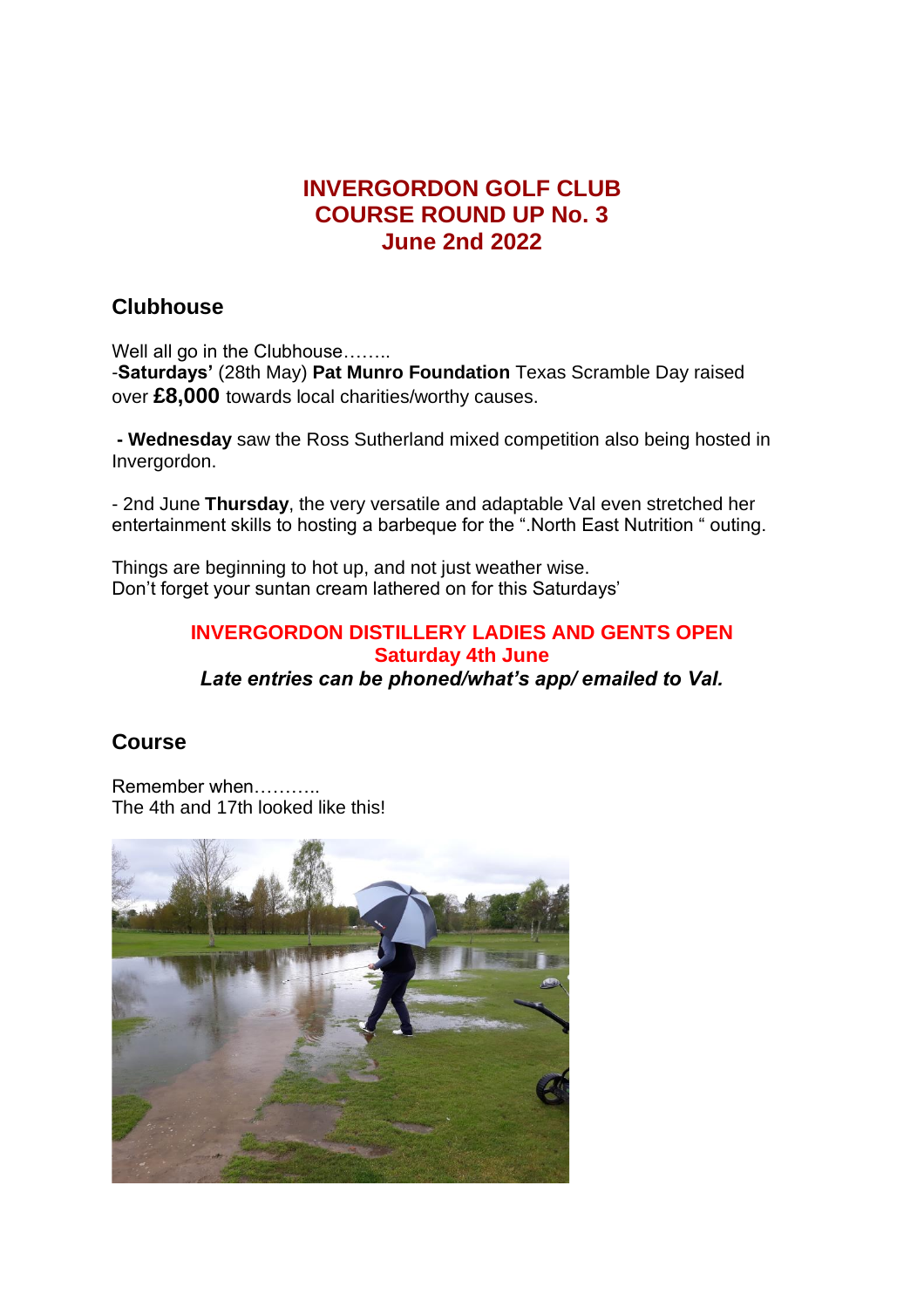## **Indigrow** 2,546 Tweets

Not followed by anyone you're following

| <b>Iweets</b> |
|---------------|
|               |

 $\leftarrow$ 

Tweets & replies Media

Likes

Follow

t] Indigrow Retweeted



Niall Gibb @indigrowniall · 22h  $\cdots$ Soil sampling today for Scott @ Invergordon Golf Club. Good to see the course progressing well. @indigrowuk

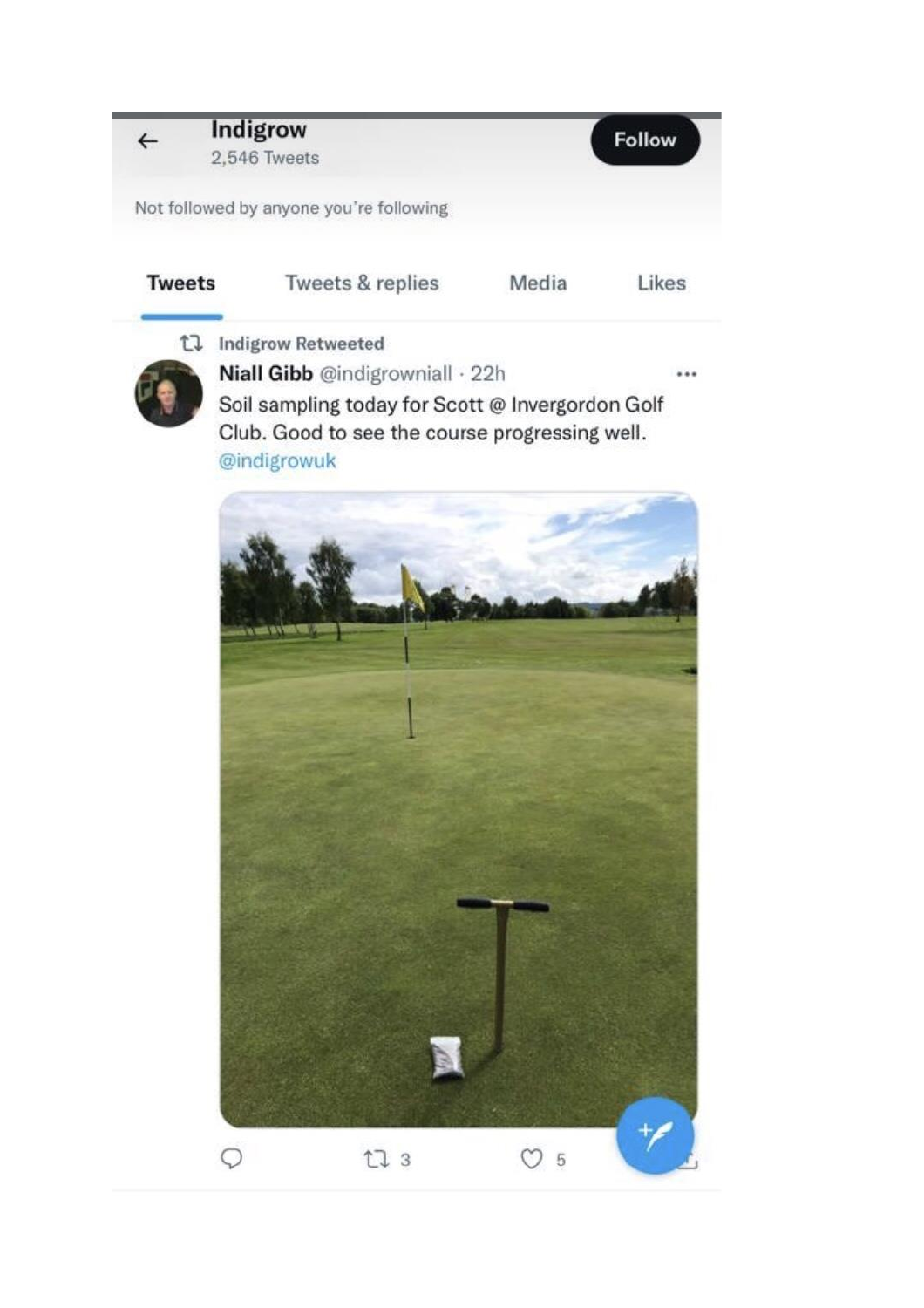As you can see from above, "Indigrow" has been brought in by Scott to check on the quality of the greens. Soil samples have been taken to check underneath the surface and if that area is as good as the surface suggests.

On the walk around with Scott, Niall Gibb commented, "your greens are fantastic" Hopefully the compactness of the soil below the surface, that was previously a problem, has been sorted.

- The carry on the 5th and 6th tees has been shortened.
- The 15th fairway has been cut.
- Area behind the 3rd tee and 9th green has been strimmed back. Well done Lewis - hard going but looks so much neater. However, where is Gavin Mclachlan going to throw and lose his club ?

**Broken tees,** can you please stick these in the bin/ boxes/ your pocket so as they don't catch in the tee mower.

Ally Bryce and I played with the old codgers on Wednesday (apart of course from Lorna!) Players from all over Ross-shire and Sutherland praised the great condition of the course.

# **Coaching**

Wednesday was the 5th and final session for the ladies coaching. It finished in style with a four hole Texas Scramble. Thanks to Senga, Lorna, and Shirley for helping sort the ladies out. Some needed a bit more sorting than others  $\bigcirc$ Junior lessons continue for another 3 sessions.

Please note these sessions will be split into 2 set times :

5.30 - 6.20 - beginners aged 8 upwards. Maximum number 8

6.30 - 7.15 - advanced juniors. Maximum number 8

Phone/email the Club/Clubhouse or see Val to book onto these sessions.

Note that these lessons are now open to members and non member juniors.

### **Handicap Secretary's Report**

Handicap side is working as expected.

I will still pick up cards from the box on a weekly basis.

Still need to work out what the fix is for the iPad. If it's frozen it needs rebooted, being investigated.

Seeing the automated playing conditions calculation kicked in setting the course scratch to par to 72 for the first round of the north sutor, due to the 40mph winds and lashing rain.

Top work from Les Campbell with a net 67 for the first round. ( Who also went on to win with a 73 on Sunday )

David Rogers

#### **Forth Coming Events** -

Never a dull moment at this club -

"Fun Golf" returns on Saturday 16th July 1pm start. Get your team of 4 entered with Val now. Limited to 18 teams and already 3 teams are signed up and it's just "fresh off the press"